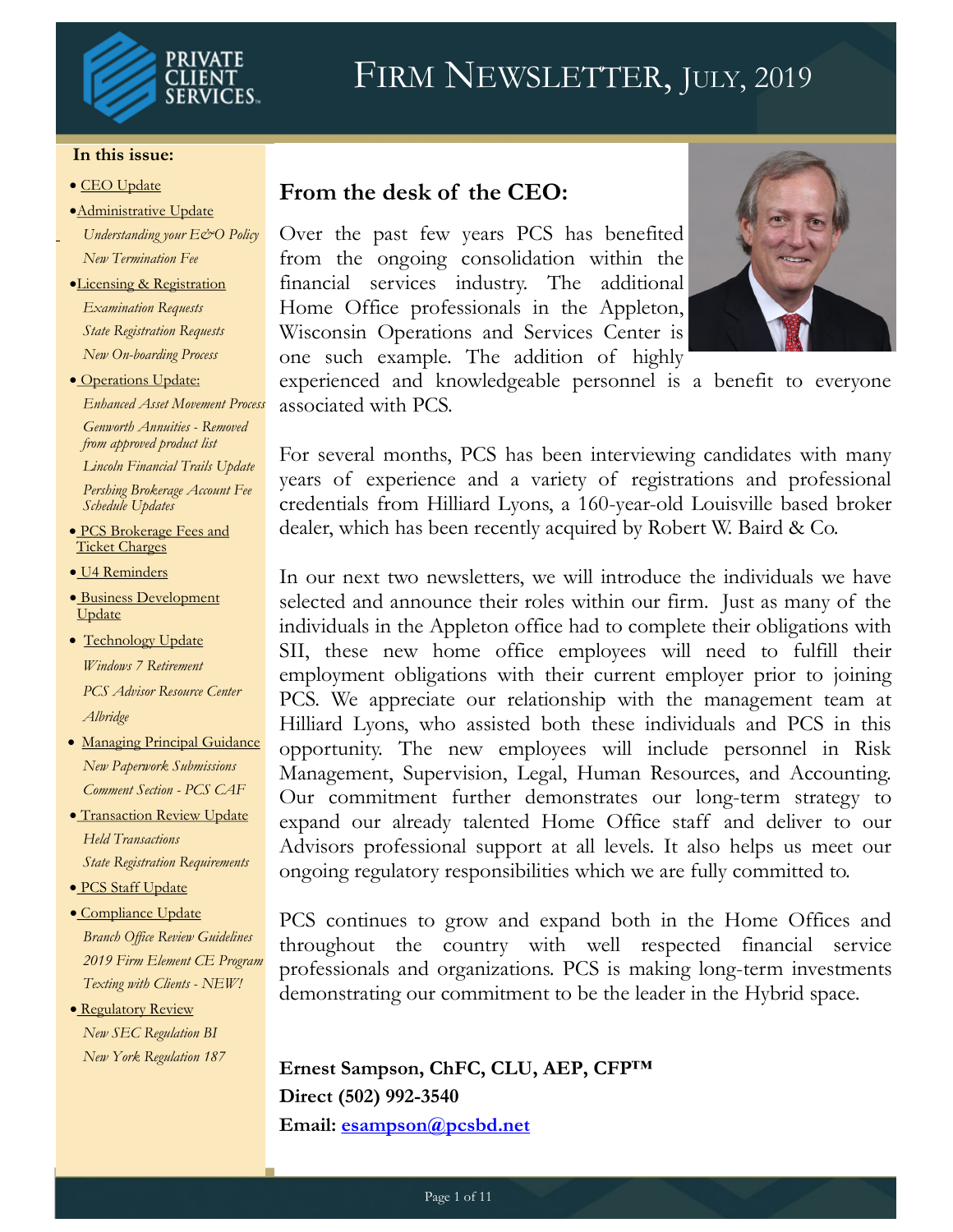

## Administrative Update:

#### **Understanding Your E&O Insurance Policy**

All Registered Representatives with Private Client Services are required to carry Errors & Omissions insurance coverage for all business he or she sells through the Firm. E&O insurance protects both the Firm and its Registered Representatives against losses due to an actual or alleged negligent act or an error or omission committed in the scope of their responsibilities as representatives/investment advisors (for those registered with PCS' RIA).



Mary Wescott, Chief Administration Officer

As you may remember, PCS selected HDI Global SE as our 2018-19 E&O coverage provider. Some important aspects of policy coverage to be aware of include:

- The policy period is from 12/9/2018 through 12/8/2019.
- The Limits of Liability for each claim is \$1,250,000 and \$3,000,000 in aggregate.
- The Deductible per Registered Representative is \$5,000.
- Through the policy, PCS can assist a representative in preparing a response to a subpoena. (Please call John Taylor-Jones or Mary Wescott for assistance.)
- No claim will ever be settled without permission of the Firm and covered representative/advisor.
- Insurance products must have an A- or higher A.M. Best ratings to avoid falling into an insolvency exclusion.
- Products sold via an approved Outside Business Activity (such as fixed annuities or insurance) but through an insurance marketing organization that PCS has not approved are NOT covered by PCS' E&O coverage.

Any representative who finds themselves facing a situation that could lead to an E&O claim is encouraged to contact both their Managing Principal and the Compliance Department as soon as possible. There is no penalization for notifying either PCS or the E&O policy issuer of the potential liability of a claim. Failure to do so can cause greater complications down the road.

#### **New Termination Fee**

Effective August 1, 2019, any registered person who terminates from Private Client Services will be assessed a fee of \$100 to cover the Firm's administrative costs, as well as FINRA's U5 processing fee.

The termination fee will be charged against the rep's commissions during the commission cycle in which the termination occurs. In most instances, when a registered assistant resigns or is terminated, the representative he or she supports will be billed the fee.

In the event a representative does not have sufficient commissions to cover the termination fee during the last commission cycle, PCS will invoice the advisor. Please note that failure to pay any outstanding financial obligation such as a termination fee owed to PCS may result in PCS' amendment of an individual's Form U5 to disclose such obligation.

Please contact Mary Wescott if you have any questions or concerns.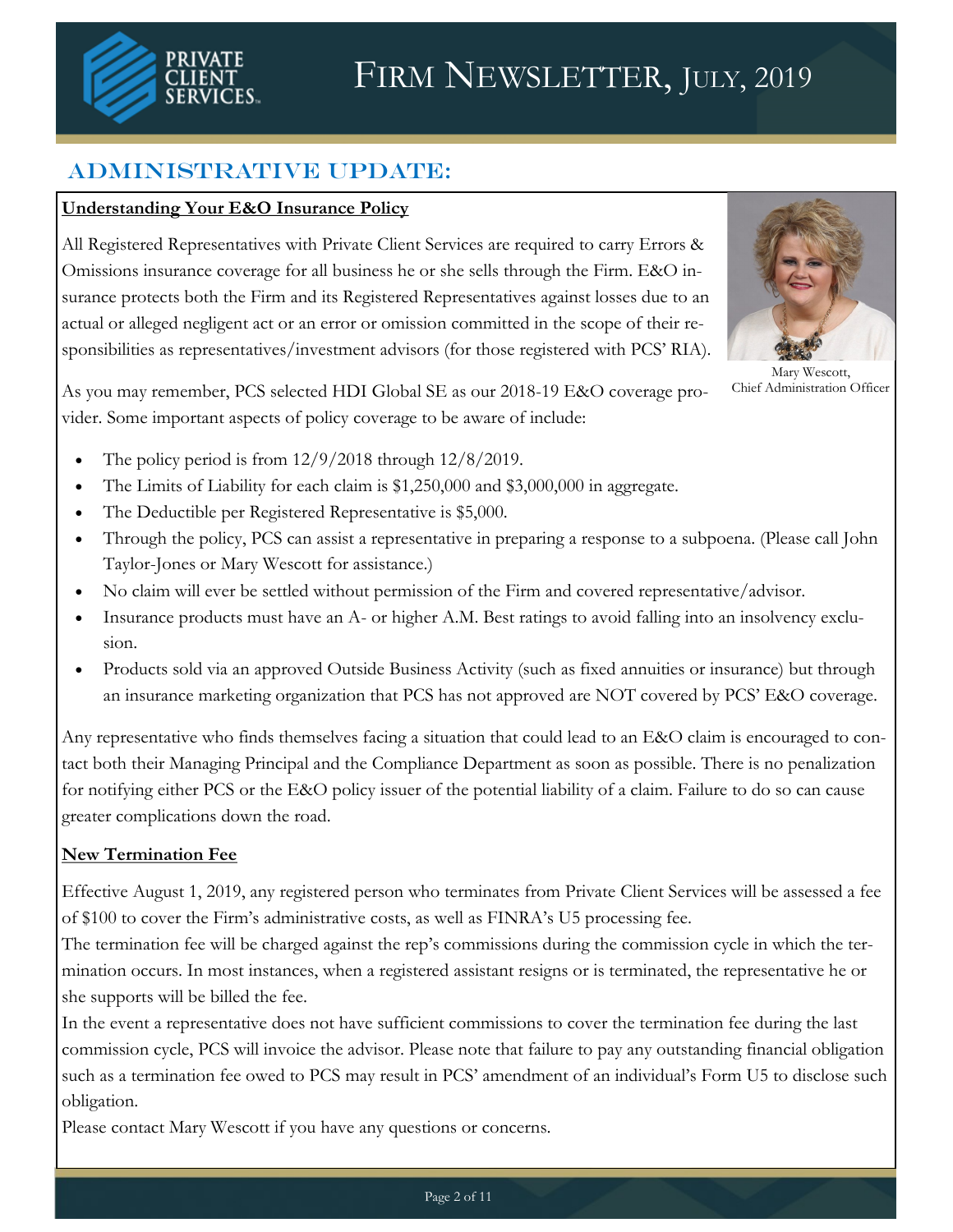

# FIRM NEWSLETTER, JULY, 2019

## LICENSING & REGISTRATION UPDATE:

#### **Examination Requests:**

When requesting an exam window be opened for a new FINRA Registration exam, the PCS Securities Examination Request Form must be completed and forwarded to Licensing and Registration ([lebben@pcsbd.net\)](mailto:lebben@pcsbd.net). PCS requires payment before we can open an exam window. The check should be made payable to Private Client Services and send to the Accounting Department (accounting @pcsbd.net) in Louisville. Upon receipt of both items, PCS will open your exam window with FINRA.



Lindsey Ebben Registration & Licensing

The form lists the cost for each registration examination (see attached)

#### **State Registration Requests:**

When requesting a new State Registration, the PCS Representative State Registration Request Form must be completed and forwarded to Licensing and Registration ([lebben@pcsbd.net\)](mailto:lebben@pcsbd.net). PCS requires payment before we can apply for a new state registration. The check should be made payable to Private Client Services and submitted to the Accounting Department in the Louisville Home Office. Once PCS receives both, we will apply for the new registration.

The form lists the cost for each state registration (see attached).

#### **New Hire On-boarding Process:**

PCS has some time saving news; we have once again improved the Registration process! A Registration tab has been added to the PCS Advisor Resource Center. Within this tab you will find everything needed to add a new person to your group, as well as the process to follow.

A centralized email address has been established for all communications regarding new-hires: [Registration@pcsbd.net.](mailto:Registration@pcsbd.net) Completion of the Registration Request Form provides the Registration and Licensing department with everything needed to review and, if approved, register your new-hire. The Registration Request Form is required to move forward with the candidate (see attached).

Also, a friendly reminder to mail fingerprint cards to: 321 S Nicolet Dr, Ste D, Appleton, WI 54914, as well as kits if you choose to mail them.

As with Examination and State requests PCS requires payment before we can move forward with onboarding your new hire. The check should be made payable to Private Client Services and submitted to the Accounting Department in the Louisville Home Office. Once we receive payment, we will onboard your new hire.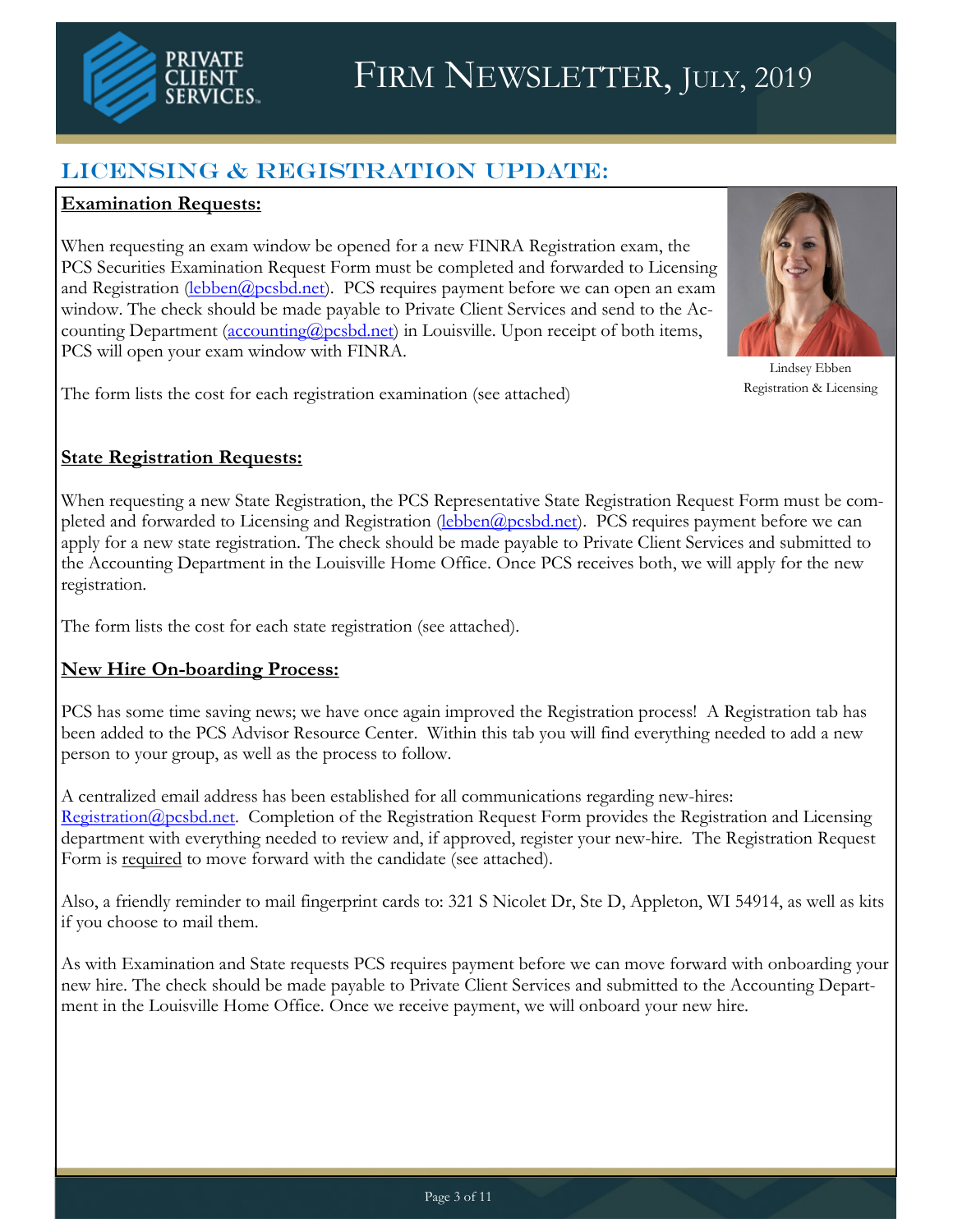

## OPERATIONS UPDATE:

#### **Enhanced Asset Movement Processing for Pershing Brokerage Accounts**

As communicated in the last quarterly newsletter, PCS announced a new, streamlined process for initiating asset movements on behalf of clients directly on NetX360. Training has been conducted, all NetX360 User IDs have been updated, the Money Movement Request form has been retired, and all asset movements (checks, journals, fed fund wires and ACH requests, including standing and periodic instructions) must be initiated by your office effective **June 1, 2019**.



Lorna Hill, Director Training & Strategic Operations

To assist your office with these requirements, PCS has amended the Journal Request form, in addition to creating the Third-Party Check Request form and the Federal Funds Wire Request form. All forms and supporting documentation must be uploaded directly to NetX360 after asset movement initiation.

Asset movement training continues to be offered and can be accessed via Training Services > Calendar of Events within the Advisor Resource Center on the PCS website.

Should you have any additional questions, please contact Lorna Hill at  $\frac{1}{\text{hill}\omega\rho\text{csbd.net}}$  or 502-992-3598.

#### **Genworth Annuities removed from the firm approved product list:**

Per the language in the Firm's E&O policy issued by HDI Global, insurance companies must have a A.M. Best rating of A- or higher when a contract is issued or monies are placed at the insurance company for the product issue to be covered under the E&O policy. Genworth Life & Annuity Company presently has a B rating with A.M. Best and therefore is not covered under the policy. Genworth Life & Annuity Company has been suspended as an approved policy issuer.

Any Genworth Annuity product currently held within a representative's book of business may still be serviced by the representative, but any new deposits made by the client into the contract while the companies rating remains below A– will not be covered by the E&O policy. Contributions made previously, and before the rating dropped, are covered.

PCS will be managing a quarterly full review of insurance company ratings going forward, as well as keeping an eye out for any newsworthy rating changes occurring off-cycle. If/When Genworth's rating is increased we will update the selling agreement list.

#### **Lincoln Financial Group Trails Update:**

In keeping with PCS' ongoing commitment to pay our representatives as quickly and efficiently as possible, we are pleased to note that effective for July, 2019, all trail commissions from Lincoln Financial Group will be paid out monthly rather than quarterly. Those reps expecting trails from Lincoln will see the first payout on a commission statement in early to mid-August depending on when PCS' receives the monies. Please contact Kathy Hank at [khank@pcsbd.net](mailto:khank@pcsbd.net) or 502-992-1641 in the Commissions Department with any questions or concerns.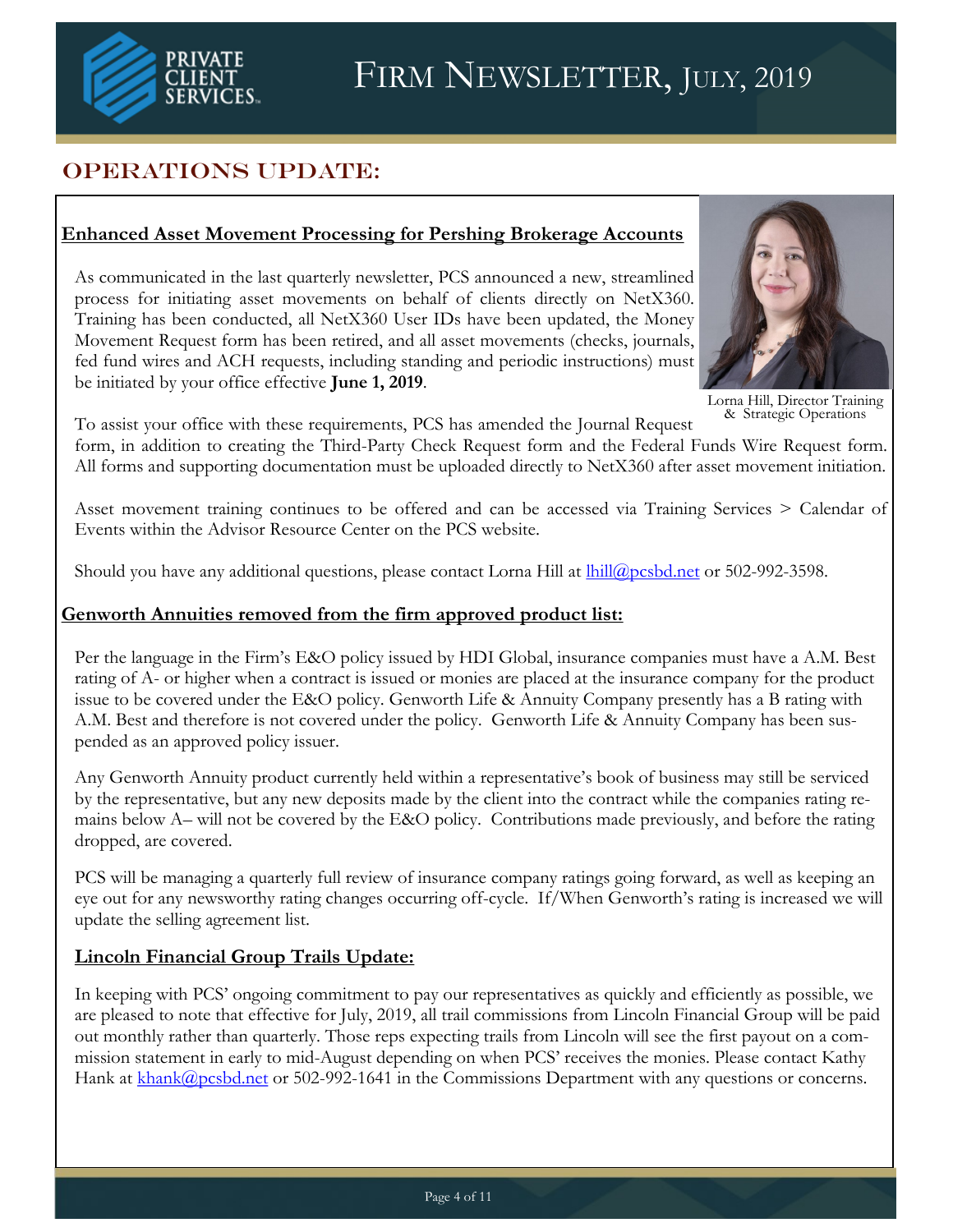

#### **Pershing Brokerage Account Fee Schedule Updates**

PCS is able to deliver innovative products and services to our professional financial advisors by working with Pershing, and we continually strive to provide you with the comprehensive resources necessary to provide informed and objective financial advice to your clients.

Effective September 1, 2019 and November 15, 2019, a handful of brokerage fees are changing which will be disclosed on your clients' September Pershing statement. New fee schedules will be made available, and details regarding fee changes, additional services being provided, and other fee clarifications are outlined below.

**PES Tax Lot Accounting:** Pershing's Portfolio Evaluation Service (PES) is the reporting system that tracks, calculates and adjusts clients' cost basis data. This tax lot accounting service is normally \$8.00 annually, and we are pleased to announce it will be provided to ALL clients free of charge beginning September 1, 2019. PCS will automatically enroll all current clients and all new clients at account opening, resulting in cost basis information being available to advisors in NetX360 and to clients on their statements as well as NetX Investor. Accounts transferred to PCS from other custodians should have cost basis included in the transfer. If not included, the information will need to be added manually into NetX360.

**Tax and Year-End Statement:** The Tax and Year-End Statement (TYES) is an enhanced version of the standard Tax Information Statement that clients normally receive. It contains a detailed summary of reportable and non-reportable transactions to assist clients with tax preparation. This enhanced statement includes both covered and non-covered transaction details from your client's realized gains and losses. This premium version of the TYES is currently \$2.00 per statement, and we are also pleased to announce that this will be provided to clients free of charge beginning September 1, 2019.

**Paper Surcharges:** The paper surcharge is increasing from \$1.00 to \$1.25. PCS currently absorbs paper surcharges for advisory brokerage accounts and will be absorbing paper surcharges on behalf of all primary account owners that are age 75 or older as of November 15, 2019. Not all registration or plan types are subject to paper surcharges, and more details can be accessed via the *Accounts Subject to Paper Surcharges* document under PCS Forms within Advisor Resource Center. If you would like additional information about signing clients up for e-delivery or absorbing paper surcharges on behalf of your clients, please contact Operations.

**Mutual Fund Share Class Conversion:** Pershing helps support your needs to exchange share classes by assisting in monitoring fund rules, handling exception cases, performing and coordinating mass conversion events, handling corrective processing, and generating and mailing the Share Class advice letter. Mutual Fund Voluntary Share Class Exchange transactions will be assessed a transaction fee of \$2.50, and each side of the event will be considered for the fee. The fee will be assessed as a separate line item in the client account effective November 15, 2019.

**Pass-Through Fees:** Pass-through fees may apply to any transaction and can vary. As an example, banks that custody ADRs (ADR agents) are allowed to charge custody fees. DTC charges firms like Pershing that hold ADRs for clients. Fees charged to Pershing by the DTC are referred to as "ADR pass-through fees." Fees collected from Pershing by the DTC are automatically passed through to the client account. ADR fees normally average from one to three cents per share, and fee amounts, as well as timing differ by ADR. Refer to the ADR prospectus for specific information.

We've also been seeing an uptick of pass-through fees being assessed by transfer agents, ranging from the transfer of securities to the cancellation of shares and physical stock certificates. These fees are not imposed by Pershing or PCS but by the transfer agent. To avoid or reduce fees, it is often recommended that the client work directly with the transfer agent to deposit or cancel shares.

Pass-through fees can be substantial, may change without notice, and be passed on to the client even if not specified in the PCS Fee Schedules. Pass-through fees include, without limitation, fees charged by DTC, NSCC, CNS, transfer agents, freight carriers, etc. They may also include special charges for any fund amounts required to clear transactions related to selling or handling client securities. As we become aware of additional fees, we will notify you. Any questions regarding fee changes or clarifications can be directed to Lorna Hill at *lhill@pcsbd.net* or 502-992-3598.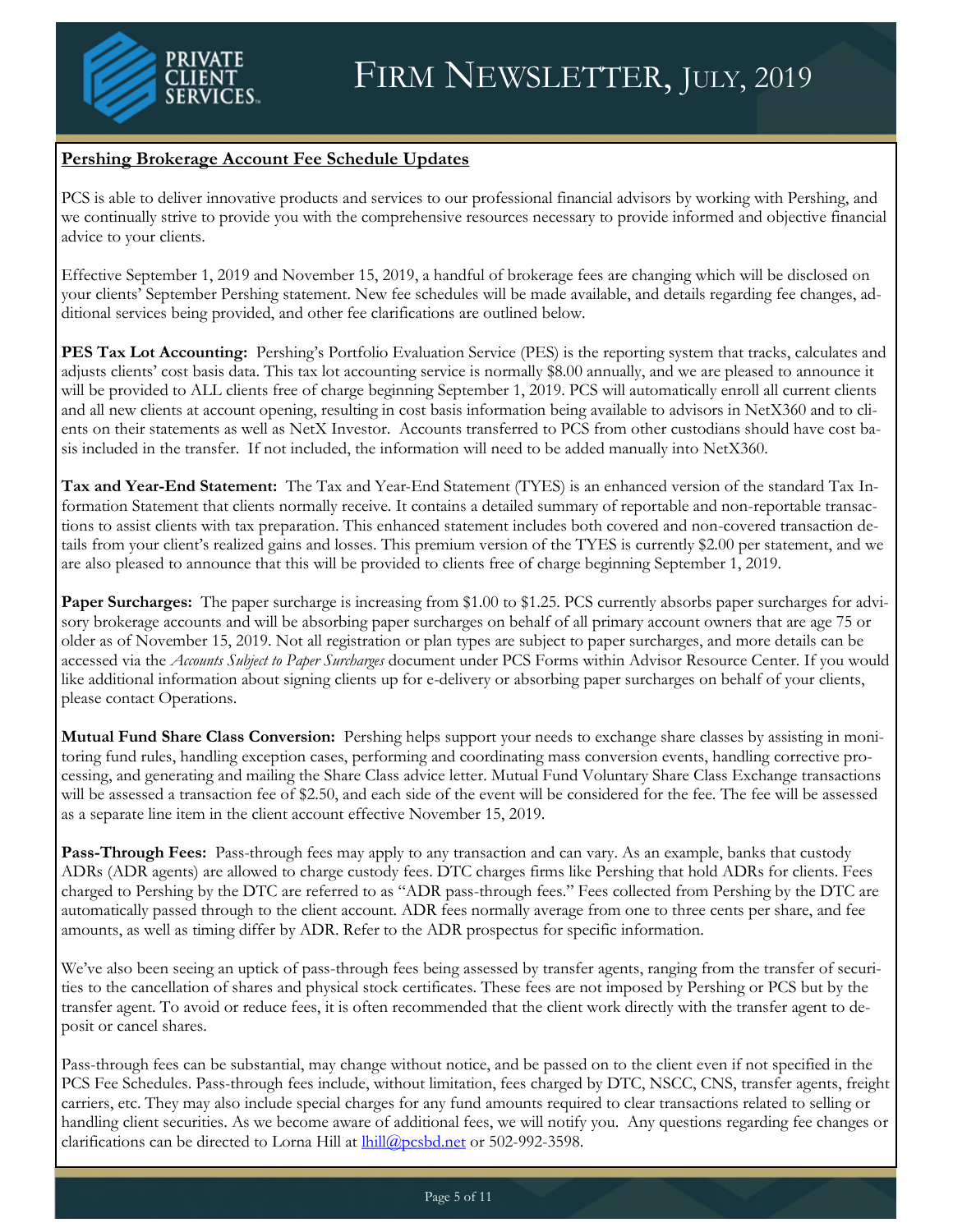

# PCS Brokerage Fees and Ticket Charges:

Just a reminder that effective **February 15, 2019**, the **PCS Brokerage Account Fees and Pershing Ticket Charges** were updated for improved usability, readability and disclosure of fee changes for Pershing brokerage accounts. The fees and charges are now disclosed in two separate documents.

The updated schedules are available within the Advisor Resource Center under Forms Library. As a reminder, the Pershing Client Fee Schedule(s) should be reviewed and provided to clients upon opening a Pershing brokerage account, along with copies of other account documentation.

If you have any questions, please contact Lorna Hill at  $\frac{ \text{hill@pcsbd.net}}{ \text{in@pcsbd.net}}$  or 502-992-3598.

# U4 Update Reminder:

#### **Disclosure Reminder:**

The FINRA form U4 must be updated in a timely manner (Usually within 30 days, but sometimes within 10 days) if any registered person has a disclosable event. These disclosable events include, but are not limited to, financial matters such as bankruptcy, compromise with creditors, or liens; legal matters; violations of industry rules; and other items related to outside business activities. Failure to disclose reportable items to the home office may result in delayed disclosure and significant late filing fees. Each late disclosure may result in as much as a \$1,575 late filing fee, which is the responsibility of the Representative to pay!

#### Business Development UPDATE:

We'd like to welcome the following new groups to the PCS family:

- Investor's Wealth Madison, AL 04/05/2019
- Hudson Value Partners New York, NY 05/17/2019
- Bayview Private Wealth Destin, FL 05/24/2019
- GFG Wealth Advisors College Station, TX 05/31/2019



Steve Higdon, Chief Development Officer

Also Welcome the following new advisor who have joined our current partners:

Michal Slate (Castle Rock Wealth Management)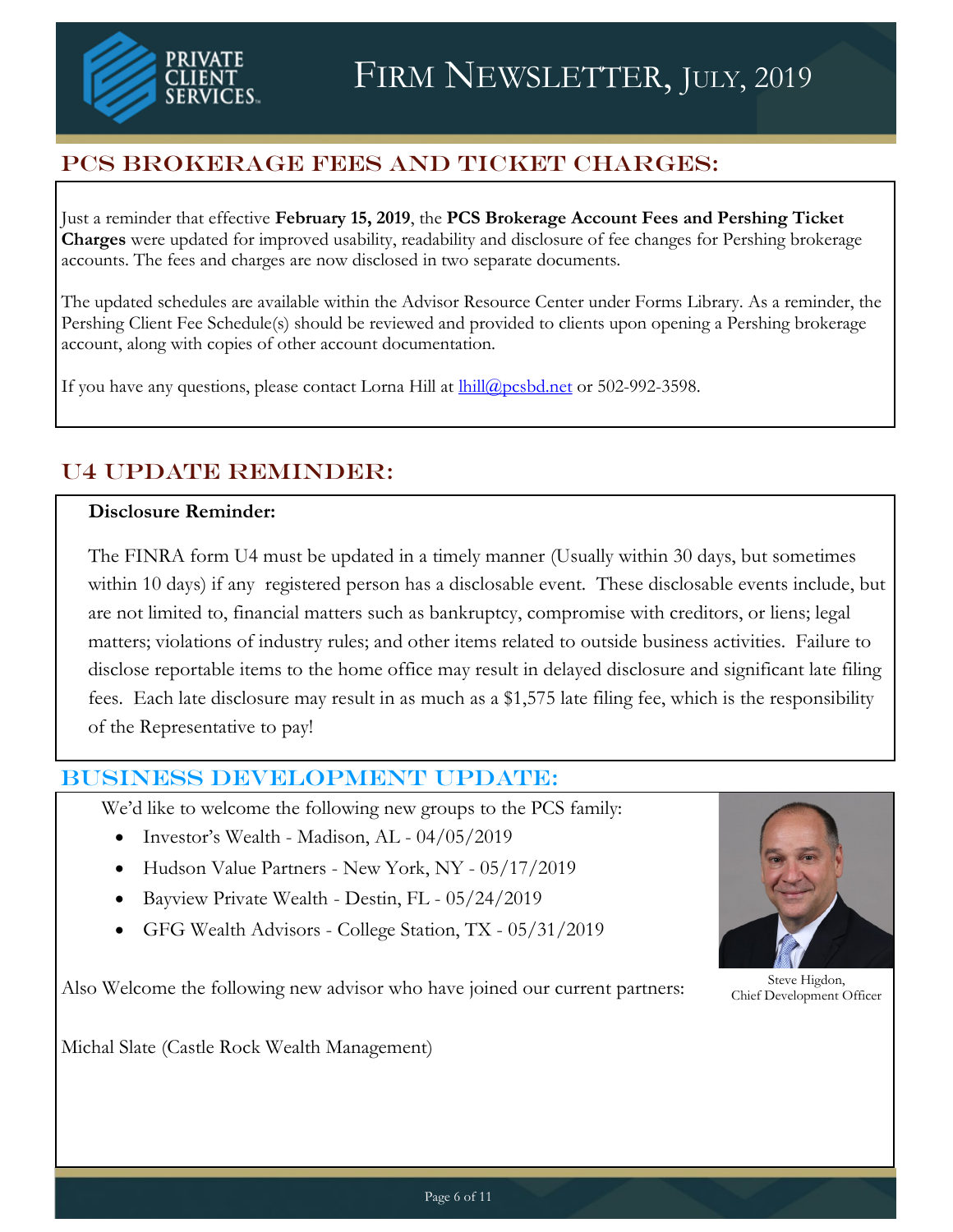

# TECHNOLOGY UPDATE:

Microsoft is ending it's support for Windows 7 on January 14, 2020. This means devices with Windows 7 will no longer receive necessary security updates from Microsoft after January 14, 2020. Any current Windows 7 device used to perform PCS related business will need to be retired or upgraded to Windows 10 to maintain security of PII data.

[https://support.microsoft.com/en-us/help/4057281/windows-7-support-will-end-on](https://support.microsoft.com/en-us/help/4057281/windows-7-support-will-end-on-january-14-2020)[january-14-2020](https://support.microsoft.com/en-us/help/4057281/windows-7-support-will-end-on-january-14-2020)

Here are some options if you have a Windows 7 device:

Upgrade to Windows 10 by purchasing a full Windows 10 license



Technology Coordinator

Retire or recycle the device by properly wiping the hard drive data and purchasing a new Windows 10 device

<https://www.microsoft.com/en-us/windows/get-windows-10?step=Win10Question1>

Please consult your IT support to plan for the move from Windows 7 or contact [pcshelpdesk@pcsbd.net](mailto:pcshelpdesk@pcsbd.net) with any questions.

#### **PCS ARC (Advisor Resource Center):**

[www.pcsbd.net](http://www.pcsbd.net) <https://pcsbd.net/client-access-area/>



Leah Shores Hunt Business Development Officer

#### Center) to make it even more advisor/assistant friendly and helpful. We strive for innovation, powered by best-of-breed functionality, to make it easier than ever for you to have all of the needed resources at your fingertips. A recent survey was sent out and the feedback received is being used to assist with the updates and additional features. Thank you for your feedback!

We are in the process of adding additional features to the PCS ARC (Advisor Resource

#### **Albridge:**

Albridge Wealth Reporting (AWR) is PCS' data aggregation system of choice. Set up Batch Jobs for Quarterly Performance Reports, prepare for client account review meetings, seamlessly integrate your Albridge feed into your CRM, portfolio management or risk management providers (at no extra expense).

Albridge takes data feeds from multiple sources to aggregate your client account information into one system, allowing you, the advisor to easily see your client account information, and run reports that show holdings, activity, and performance. Reports are pre-filled with require compliance disclosures and may be run at any time.

Request account setup, additional data feeds, or instructions on how to pull reports to mine your book of business for data by reaching out to Leah Shores Hunt at **Ishoreshunt** @pcsbd.net or 502-992-1658.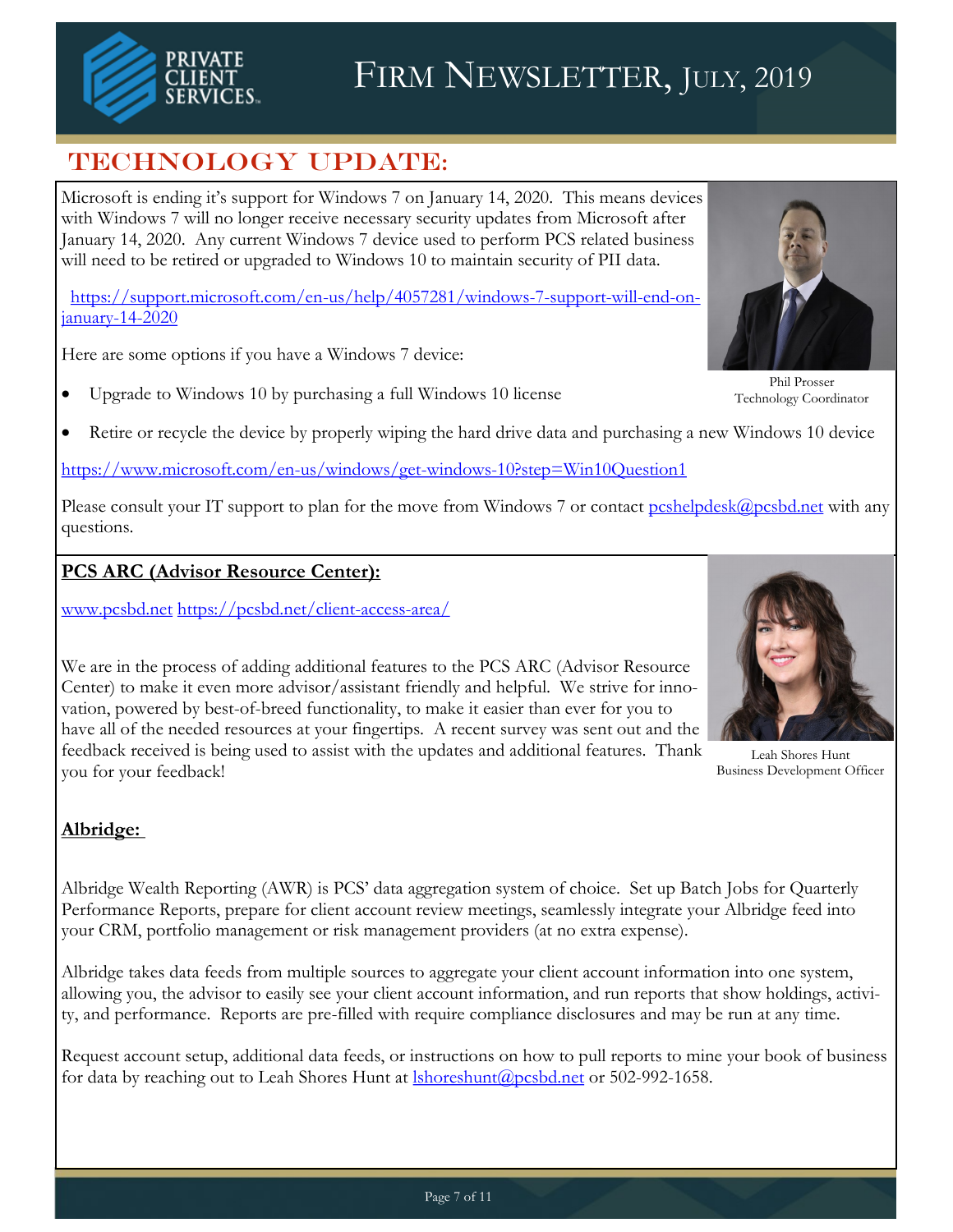

# FIRM NEWSLETTER, JULY, 2019

# Managing Principal Guidance:

#### **New Paperwork submissions for Non-OSJ groups:**

In order to better streamline the way we receive, review, and process your business we are making some minor changes to the way you submit your business. All new business should be submitted as follows:

 All new business including: Customer Account Forms, Broker Dealer Changes, Purchase Forms, Fixed and Variable Annuities, and UIT disclosures, etc. and any other business should be submitted directly to the Principal Review Desk at **[prd@pcsbd.net.](mailto:prd@pcsbd.net)** Please do not submit these items directly to Home Office Managing Principals.



Kelly Schroeder Managing Principal

 All Independent RIA Activity Disclosures should be submitted directly to **[outsideRIA@pcsbd.net](mailto:OutsideRIA@pcsbd.net)**. Please do not continue to submit these items directly to Home Office Managing Principals.

\*\*Please note: If you have a Home Office Managing Principal, there is no change to which Managing Principal is reviewing your business. However, if your Managing Principal is out of the office for any reason this will ensure timely processing of all of your business\*\*.

As always, if you have specific questions regarding your business, you should continue to reach out directly to your Managing Principal via phone and/or e-mail to discuss directly.

#### **Comment Section of the PCS Customer Account Form:**

Here is a great way to protect yourself and be certain your client knows and acknowledges what is being done with their account.

The comment section on the PCS Customer Account Form should be used to provide additional clarification to the Managing Principal and PCS regarding any information on the form that may be out of the norm. Frequently, this section is used to identify any assets from the Estimated Values section that may be included in the client's net worth range calculations but not the liquid net worth range calculation. Examples statements:

- \$XXXX of the mutual fund position is subject to early withdrawal penalty.
- The entire annuity position is still subject to surrender penalty

Including these types of clarifying statements up front eliminates the need for PCS to go back to you, the representative, for explanation/clarification. The comments also show our regulators that the "Know your Customer Rule (FINRA Rule 2090)" is being complied with by the representative.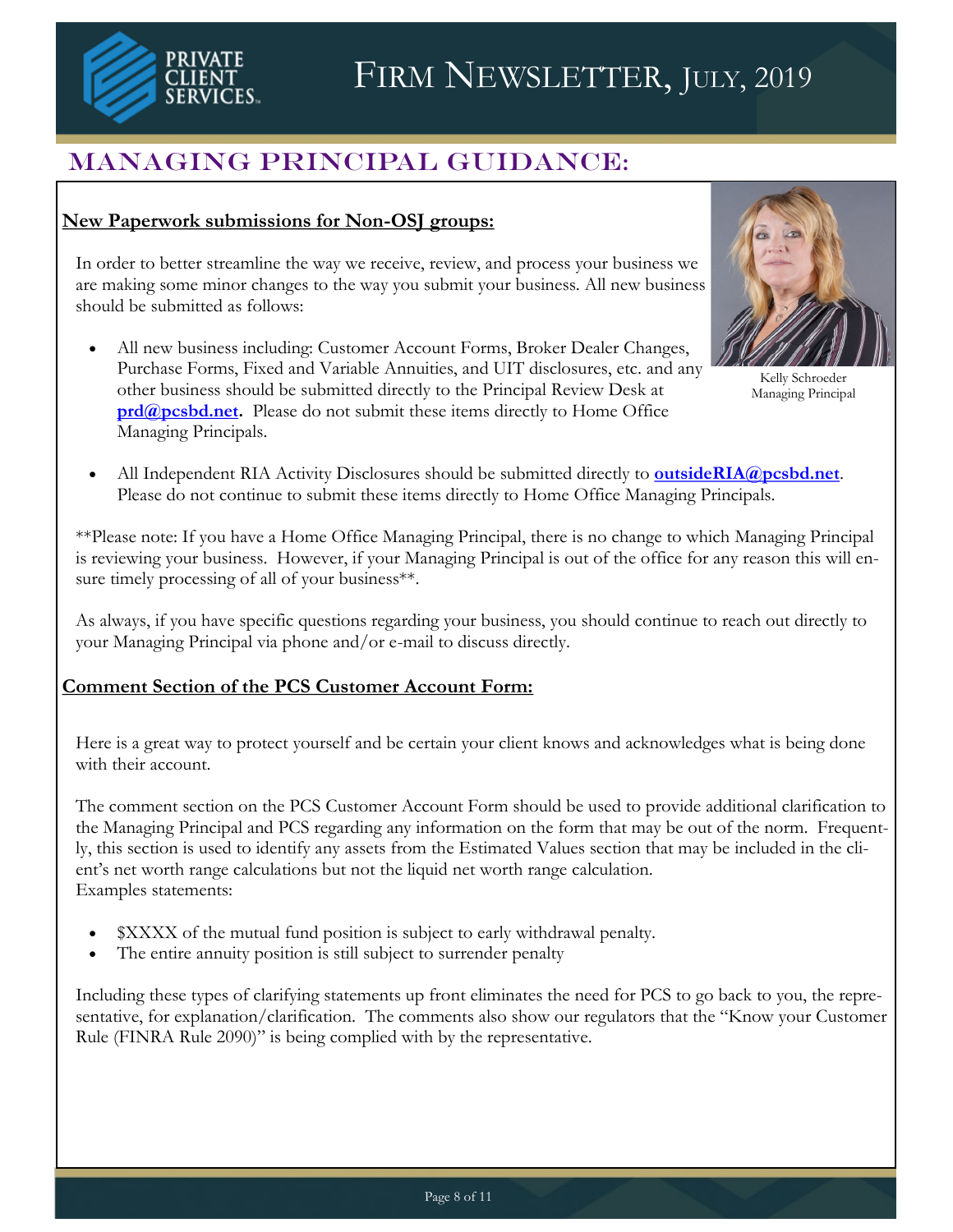# Transaction Review Update:

### **Held Transactions**

PRIVATE

Both the Compliance and Commission processing Departments review transactions each week as we prepare to pay out commissions to our advisors. During the review there are transactions placed on hold for various reasons. Some of the reasons a transaction might be placed on hold are:

- Outdated suitability information (must be dated within 36 months of trade date)
- Missing account information (usually for accounts processed through a change in BD by the product provider - cannot match the client record)
- Missing a disclosure (usually a share class disclosure c-shares)
- License deficiency Adviser not registered in the residential state of the client

It is the responsibility of the Adviser to monitor their trade holds and provide the missing information in order to allow PCS to clear the hold. When submitting information to clear a trade on hold, remember to include the trade ID# and note that there is a trade on hold. Operations does not monitor trade holds, but will forward information to your Managing Principal/OSJ Manager/Compliance to release trade holds if notified.

#### **Remember any held commissions aged over 90 days will be forfeited.**

#### **State Registration Requirements**

On average, each commission cycle the Compliance Department reviews contains approximately 300 transactions where there is a registration or license deficiency. These deficiencies are largely the result of either clients who have moved or representatives not renewing state registrations from previous years. Many accounts are set up with systematic deposits that continue to flow into the account long after the account is established. Many additional items are trail commissions being paid to PCS for accounts where the representative is no longer registered in the state.

PCS is unable to pay out compensation to a representative unless the representative is registered in the state, so any compensation received as a result of an additional contribution is prohibited from being paid based on industry compensation regulations. Similarly, trail commissions cannot be paid out unless the representative is registered in the state.

The Compliance Department sends emails to representatives notifying them when a commission is being forfeited based on a registration deficiency. Please respond back to these emails if you do NOT plan to get registered in a state so the account may be updated at the product provider level and reduce the number of deficiencies flowing into the back-office system.

### PCS STAFF UPDATES:

**Lori Seubert (Iseubert@pcsbd.net)** Lori joins the PCS Commission processing team and will be working from the Appleton Office. Please join us in welcoming Lori to the PCS Home Office Team.

**Gretchen Ledbetter (gledbetter@pcsbd.net)** After six years as an Operations Specialist with PCS, and over 20 years in the industry, Gretchen has decided to retire on August 30th. Please join us in wishing Gretchen well in this next phase of her life.



Jeremy Molsberger Compliance Analyst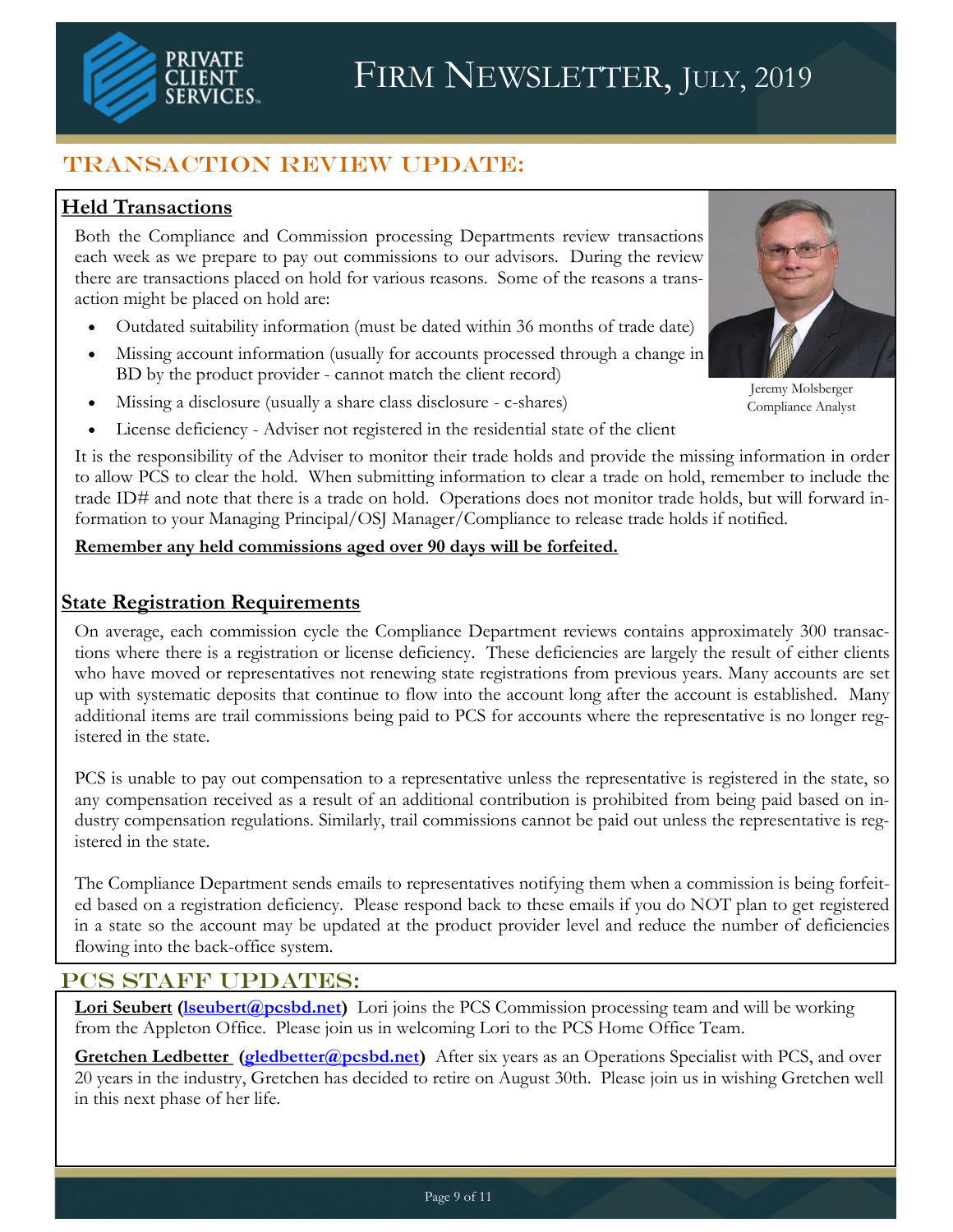

# COMPLIANCE UPDATE:

#### **Branch Office Review Guidance:**

To fulfill regulatory responsibilities and assist our advisors meet branch record keeping requirements, the Compliance Department has spent a good portion of the year conducting branch office and OSJ reviews. One consistent finding relates to record keeping and Retail Communication (Advertising). Each registered branch office is responsible for maintaining evidence of review and approval of marketing materials submitted to PCS through MarketingPro. The records maintained inside the system are firm level records and should not be relied upon for your branch office record keeping.



Seth Owen Director of Compliance

Each branch must maintain, either in hard copy or electronic version, a copy of the

item submitted for review, the final version (if edits were required), and the actual approval certificate provided by MarketingPro. Approval certificates may be downloaded in a .pdf version for electronic storage. The certificate provides the information necessary identifying how the marketing piece may be used, where it may be used, and who may use it. Branch office reviews will include a review of the Retail Communication central file, and if you do not have these items it will be listed as a deficiency.

#### **2019 Firm Element CE Program Rollout:**

Private Client Services is pleased to announce the rollout of the 2019 Firm Element Training Program. The program will be administered through the Quest CE platform, which is the same platform used in 2018. If you participated in the 2018 CE program your user name and password have not changed.

The program also includes unlimited insurance and designation courses, the Annual Compliance Questionnaire, Annual Compliance Meeting, and access to the Quest Compliance Portal (registered users only). The cost for the 2019 Firm Element Training program is \$160 for registered users and \$105 for non-registered users.

Each user was sent an announcement email on July 19th outlining the program and providing instructions how to access the system. All training is conducted online and is available on mobile devices as well as laptops and desktop computers. The program is being rolled out a month earlier than in the past, allowing users to take advantage of slower summer months.

**FYI - You will need to log in and pay for the 2019 CE program in order to continue to have access to the Compliance Portal!**

### **Texting with Clients - MyRepChat**

Private Client Services is adding the ability for representatives to communicate with clients via text messaging. MyRepChat is an app that can be downloaded to your mobile device and allow you to text with your clients through a newly issued phone number. Only business related text messaging should flow through MyRepChat. The system also integrates with multiple CRM systems such as Salesforce, Redtail, Smart Office, and many others, as well as MarketingPro, so your communications may be archived in your CRM and you may text out preapproved marketing materials. The cost for MyRepChat is \$16/month/user and is paid via credit card through MyRepChat. The Compliance Department is in the process of writing procedures and guidelines, so stay tuned for the rollout, coming very soon.